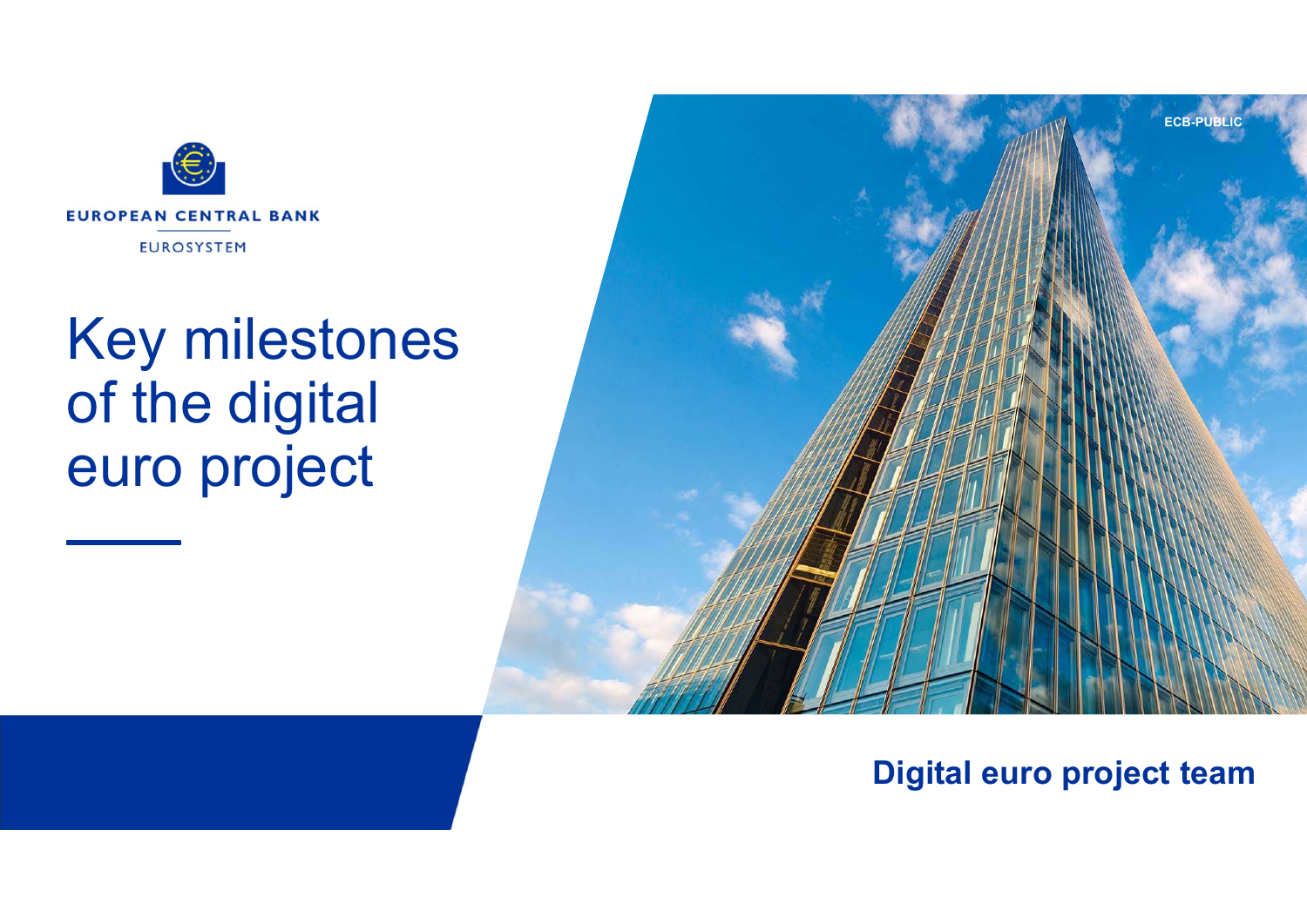ECB-PUBLIC